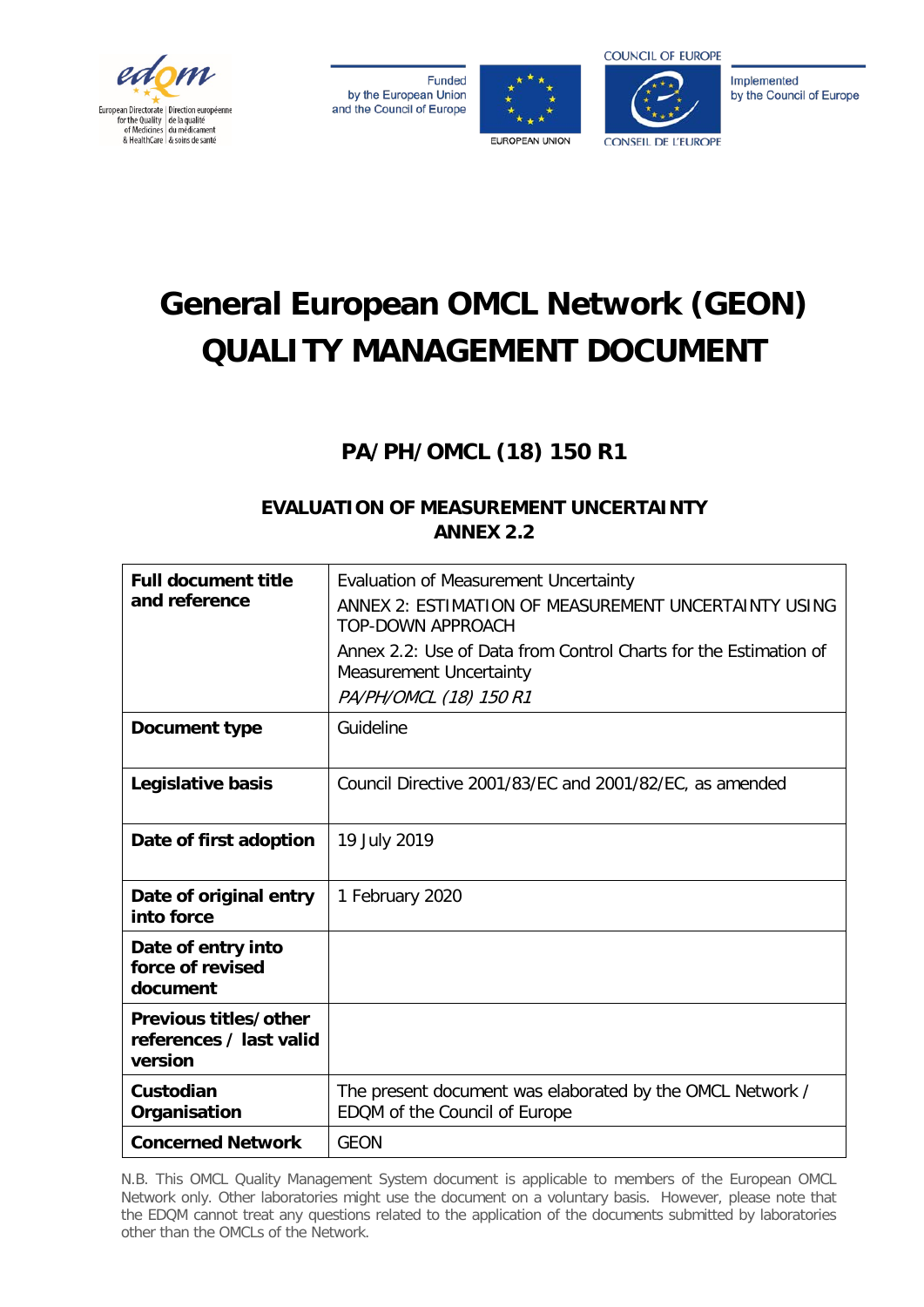## **Annex 2 to Guideline "Evaluation of Measurement Uncertainty"**  PA/PH/OMCL (18) 145 (in its current version)

#### **Estimation of measurement uncertainty using Top-down approach**

## **Annex 2.2 Use of data from control charts for the estimation of measurement uncertainty**

Control charts are used as a quality control tool to demonstrate that testing results are distributed according to some random variability around one expected value, e.g. reference or mean value. The use of control charts enables estimation of the uncertainty component for precision and bias within the laboratory.

Repeated runs carried out on stable and homogeneous references (e.g. internal control, standard having similar composition in respect to test samples) can provide a reliable estimation of the uncertainty of measurements, providing that random and systematic (bias) errors can be estimated and then combined.

All available data should be included in the control chart, including data points lying beyond the alert (mean  $\pm$  2 standard deviation) and action limits (mean  $\pm$  3 standard deviation). Sub-groups of data with clear different random errors and/or means (biases) should be considered separately or modelled using appropriate statistical methods so that the uncertainty of measurements can be correctly calculated.

## **Example 1: Estimation of measurement uncertainty for determination of the content of a test sample by HPLC**

#### **1. Description of the analytical procedure**

The laboratory has determined the content of a test sample by HPLC (triplicate determination) using a reference solution as external standard prepared following the same procedure. The results are given in Table 1.

| Rep. | Content<br>(mg/L) | Mean<br>(mg/L) |
|------|-------------------|----------------|
|      | 15.55             |                |
| 2    | 15.13             | 15.33          |
| 3    | 15.32             |                |

Table 1. Test Results

The same analytical method was applied for the periodic qualification of an HPLC equipment, using certified reference material, gathering data over 15 time points which were included in a control chart. The data used to build the control chart are presented in Table 2 and plotted in Figure 1. As shown, all data points lay within the control limits i.e. Lower Control Limit (LCL) and Upper Control Limit (UCL). Indeed, with a relative standard deviation of 1 % over 15 measurements, the HPLC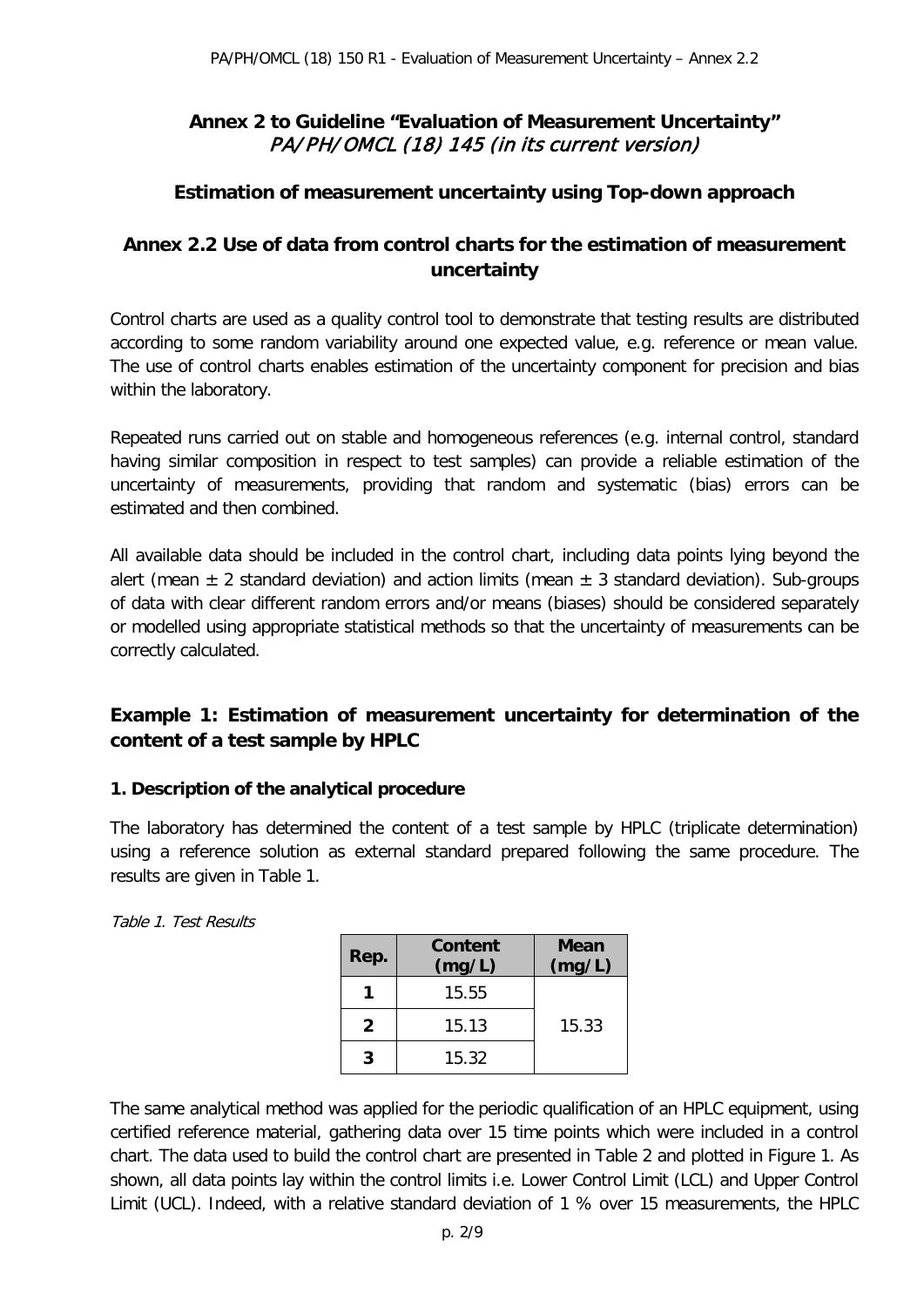equipment showed a limited variability over the period of evaluation. However, the mean result was found to be 15.44 mg/mL i.e. 2.9 % above the target of 15.0 mg/L, as shown in the Figure 1.

Table 2. Control Chart Data of the Reference Solution

| Run<br>Order | Content | Run.<br>Order | Content | Run<br>Order | Content |
|--------------|---------|---------------|---------|--------------|---------|
|              | (mg/L)  |               | (mg/L)  |              | (mg/L)  |
| 1            | 15.35   | 6             | 15.18   | 11           | 15.66   |
| 2            | 15.23   |               | 15.68   | 12           | 15.45   |
| 3            | 15.42   | 8             | 15.64   | 13           | 15.40   |
| 4            | 15.35   | 9             | 15.31   | 14           | 15.57   |
| 5            | 15.59   | 10            | 15.45   | 15           | 15.32   |
|              |         |               | .       |              |         |

Mean 15.44 mg/L; Standard deviation =  $0.157$  mg/L



Figure 1. Individual Control Chart for the Reference Preparation

#### **2. Estimation of measurement uncertainty**

#### **2.1 Specification of measurand**

The measurand is the content of a test sample expressed as mg/L.

#### **2.2 Quantification of the uncertainty of measurement using control chart data**

#### **2.2.1 Calculation of the combined standard uncertainty and expanded uncertainty**

Assuming that all critical sources of variation (e.g. due to preparation of samples and HPLC method) are taken into account, the data included in the control chart can be used to estimate the uncertainty of measurements. Specifically, the relative combined standard uncertainty  $(u_c/x)$  is calculated by the formula:

$$
\frac{u_c}{x} = \sqrt{RSD^2 + RBE^2 + RB^2 + u(ref)}
$$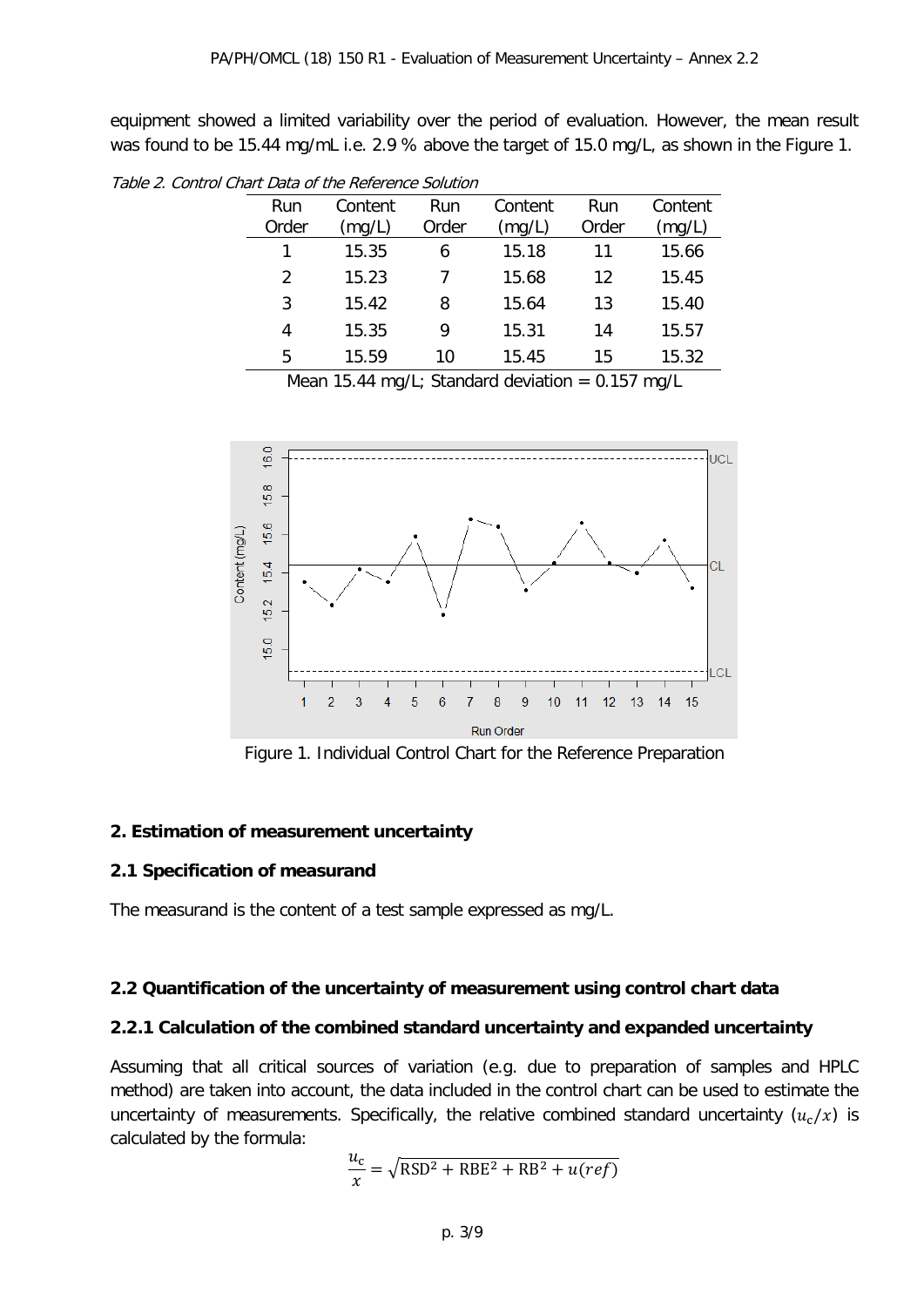Where: RSD is the relative standard deviation of the measured values.

 $RSD = \frac{100 \cdot S}{Mean} = \frac{100 \cdot 0.157}{15.44} = 1.0\%$ 

RBE is the relative standard error of the estimated mean.  $RBE = \frac{1.0 \text{ %}}{\sqrt{15}} = 0.26\%$ 

RB is the relative bias, i.e. the relative difference between the estimated mean and the accepted value of the reference solution.

$$
RB = 100 \cdot \left(\frac{Mean - target}{Target}\right) = 100 \cdot \left(\frac{15.44 - 15}{15}\right) = 2.9\%
$$

The relative bias (RB = 2.9 %) is tested for significance. Since RB is 11.2 times higher than the standard error (RBE =  $0.26$  %), it is not negligible. This is also confirmed by the t-test: the observed ratio ( $t_{obs}$  = 11.2) is higher than the two-tailed critical value of the t-Student distribution  $(t_{crit} = 2.1)$ , calculated for n-1 = 14 degrees of freedom at a 95% level of confidence.

 $u(ref)$  is the uncertainty of the reference value calculated from the purity (99.5%  $\pm$  0.5%) indicated on the certificate of analysis. Considering a uniform (rectangular) distribution:

$$
u(ref) = \frac{0.5}{\sqrt{3}} = 0.288\%
$$

$$
\frac{u(ref)}{99.5} = 0.0029
$$

Therefore, the relative combined standard uncertainty  $(u_c/x)$  of measurements is equal to:

$$
\frac{u_c}{x} = \sqrt{0.01^2 + 0.029^2 + 0.0026^2 + 0.0029^2} = 3.1\%.
$$

And the relative expanded uncertainty  $(U_{rel})$  is:

$$
U_{rel} = 2 \cdot \frac{u_c}{x} = 2 \cdot 3.1\% = 6.2\%
$$
 (k = 2, 95% level of confidence).

The expanded uncertainty U is:

$$
U = 2 \cdot \frac{u_c}{x} \cdot x = 2 \cdot 0.031 \cdot 15.33 mg/L = 0.95046 mg/L
$$

The expanded uncertainty can be used during routine analysis to provide the uncertainty of individual measurements of test samples.

When independent measurements are to be taken into consideration (in this example  $n = 3$ ), the relative combined uncertainty is given by:

$$
\frac{u_c}{x} = \sqrt{\frac{0.01^2}{3} + 0.029^2 + 0.0026^2 + 0.0029^2} = 0.03 = 3.0\%
$$

The combined uncertainty  $u_c$  is

$$
u_{\rm c} = 0.03 \cdot 15.33 = 0.4599
$$

The expanded uncertainty ( $k = 2$ , 95% level of confidence) is:

$$
U = 0.4599 \cdot 2 = 0.9198 mg/L
$$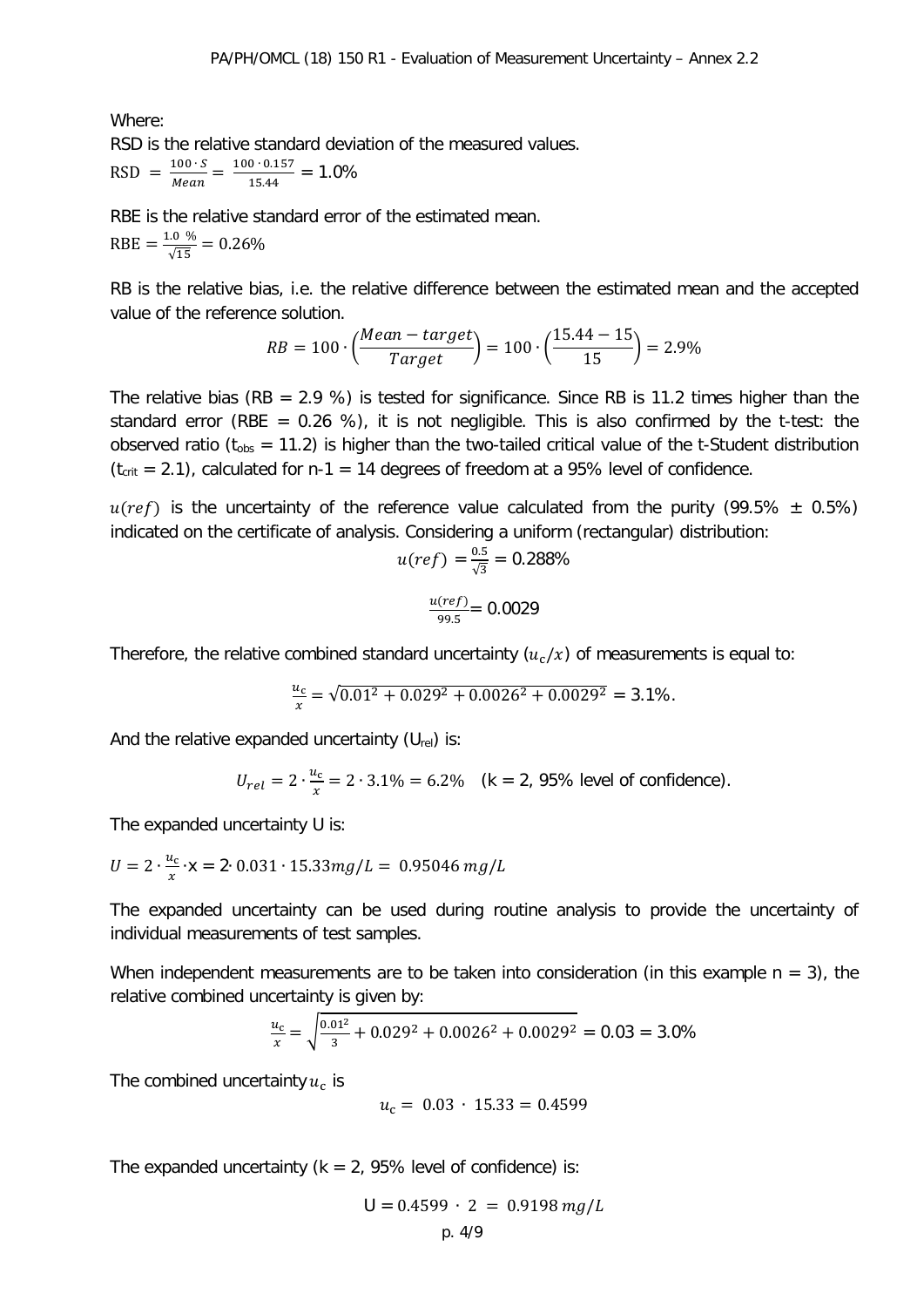#### **2.3 Reporting of results**

Result is reported as: 15.33 mg/L  $\pm$  0.92 mg/L, for k = 2 and level of confidence 95%.

Comment:

In this example, replicated measurements which affect the precision (random error) only, have a limited contribution, since most of the uncertainty is given by the bias (i.e. RB, systematic error) of the method.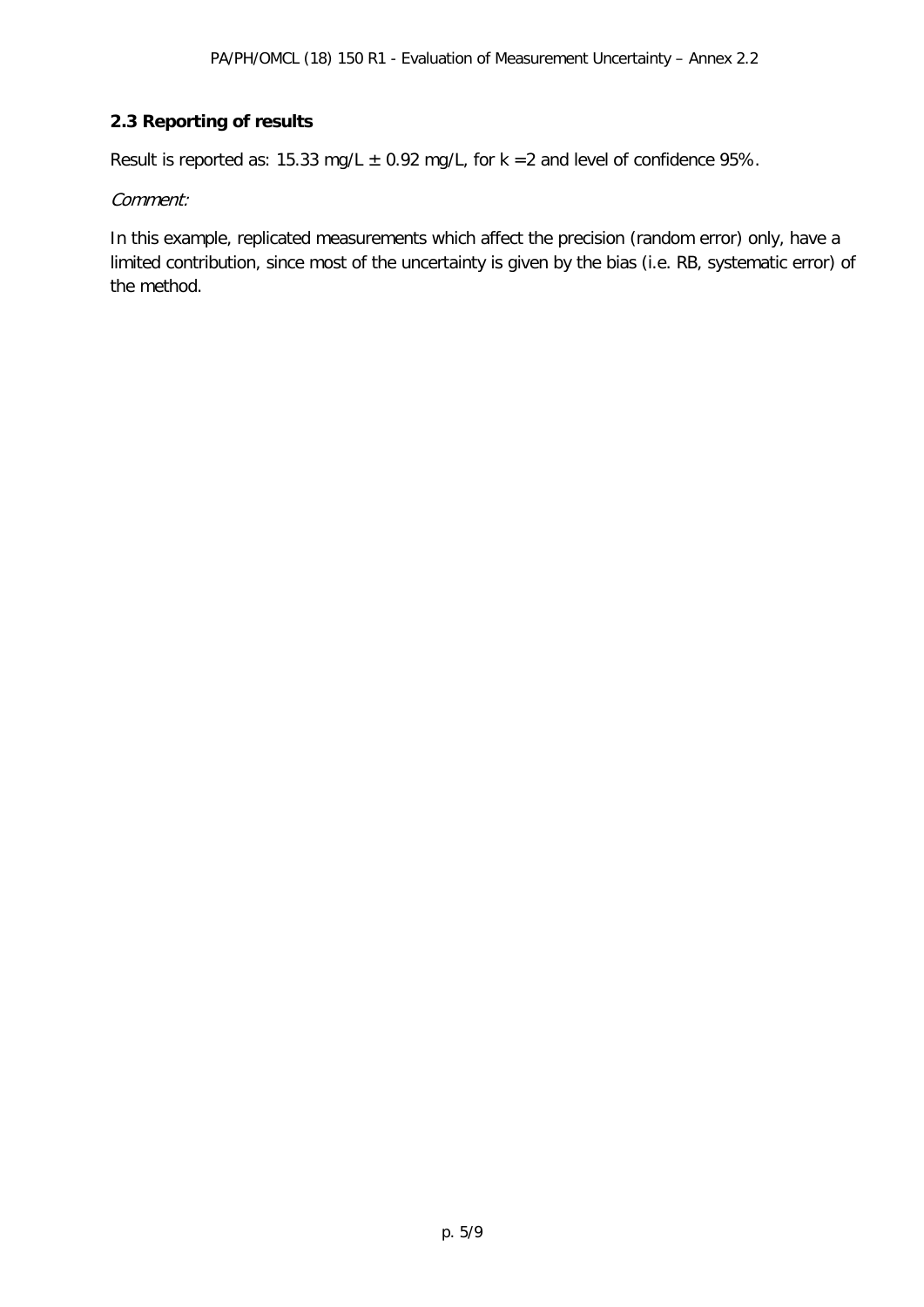## **Example 2: Estimation of measurement uncertainty for content of polymer in albumin solution by HPLC-SEC**

#### **1. Description of the analytical procedure**

The content of polymer in albumin solution is measured by an HPLC-SEC method and calculated by normalisation using an internal control. The set of data used to build up the control chart are presented in Table 3. Two operators carried out several runs over a 3-year period, using different pre-columns, making two measurements per run.

| Run            | Date        | Precolumn      | Operator       | Meas.1 | Meas.2 |
|----------------|-------------|----------------|----------------|--------|--------|
| 1              | 10-Feb-2015 | P <sub>1</sub> | 01             | 4.70   | 4.77   |
| $\overline{c}$ | 23-Mar-2015 | P1             | O <sub>2</sub> | 4.62   | 4.80   |
| 3              | 13-Apr-2015 | P1             | 01             | 4.83   | 4.91   |
| 4              | 23-Apr-2015 | P1             | 01             | 5.43   | 5.58   |
| 5              | 19-May-2015 | P <sub>1</sub> | O <sub>2</sub> | 5.30   | 5.47   |
| 6              | 28-May-2015 | P <sub>1</sub> | 01             | 5.51   | 5.53   |
| $\overline{7}$ | 01-Jun-2015 | P <sub>1</sub> | O <sub>2</sub> | 4.93   | 5.05   |
| 8              | 29-Jun-2015 | P <sub>1</sub> | O <sub>2</sub> | 5.06   | 5.02   |
| 9              | 08-Jul-2015 | P <sub>1</sub> | 01             | 4.70   | 4.83   |
| 10             | 03-Aug-2015 | P <sub>1</sub> | O <sub>2</sub> | 4.17   | 4.24   |
| 11             | 25-Aug-2015 | P <sub>1</sub> | 01             | 4.14   | 4.20   |
| 12             | 27-Aug-2015 | P1             | 01             | 4.11   | 4.21   |
| 13             | 14-Sep-2015 | P1             | 02             | 4.61   | 4.59   |
| 14             | 04-Nov-2015 | P <sub>2</sub> | 02             | 4.95   | 4.91   |
| 15             | 24-Nov-2015 | P <sub>2</sub> | O <sub>2</sub> | 4.94   | 5.03   |
| 16             | 17-Dec-2015 | P <sub>2</sub> | 01             | 4.89   | 4.99   |
| 17             | 02-Feb-2016 | P <sub>2</sub> | O <sub>2</sub> | 4.67   | 4.79   |
| 18             | 24-Feb-2016 | P <sub>2</sub> | O <sub>2</sub> | 4.58   | 4.41   |
| 19             | 23-May-2016 | P <sub>2</sub> | O <sub>2</sub> | 5.11   | 5.22   |
| 20             | 08-Jun-2016 | P <sub>2</sub> | 02             | 5.11   | 5.26   |
| 21             | 08-Aug-2016 | P <sub>2</sub> | O <sub>2</sub> | 5.20   | 5.33   |
| 22             | 07-Sep-2016 | P <sub>2</sub> | O <sub>2</sub> | 5.17   | 5.34   |
| 23             | 19-Oct-2016 | P <sub>2</sub> | 01             | 5.17   | 5.00   |
| 24             | 09-Nov-2016 | P <sub>2</sub> | O <sub>2</sub> | 4.98   | 5.12   |
| 25             | 12-Dec-2016 | P <sub>2</sub> | O <sub>2</sub> | 5.29   | 5.45   |
| 26             | 11-Jan-2017 | P <sub>2</sub> | O <sub>2</sub> | 5.49   | 5.46   |
| 27             | 17-Jan-2017 | P <sub>2</sub> | O1             | 5.31   | 5.27   |
| 28             | 24-Jan-2017 | P3             | O <sub>2</sub> | 5.31   | 5.33   |
| 29             | 02-Feb-2017 | P3             | 02             | 5.33   | 5.28   |
| 30             | 14-Mar-2017 | P3             | 01             | 4.88   | 4.91   |
| 31             | 03-May-2017 | P <sub>3</sub> | O <sub>2</sub> | 4.01   | 3.89   |
| 32             | 16-May-2017 | P3             | O <sub>2</sub> | 3.63   | 3.50   |
| 33             | 21-Jun-2017 | P3             | O <sub>2</sub> | 5.30   | 4.89   |
| 34             | 01-Aug-2017 | P <sub>3</sub> | O <sub>2</sub> | 4.92   | 4.85   |

Table 3. Albumin (%) Control Chart Data

Using the same method, an unknown sample was analysed by one of the operators in two days, two runs per day, obtaining the following results: 5.30%, 5.32% (run 1) and 5.11%, 5.11% (run 2) (mean of 5.21%).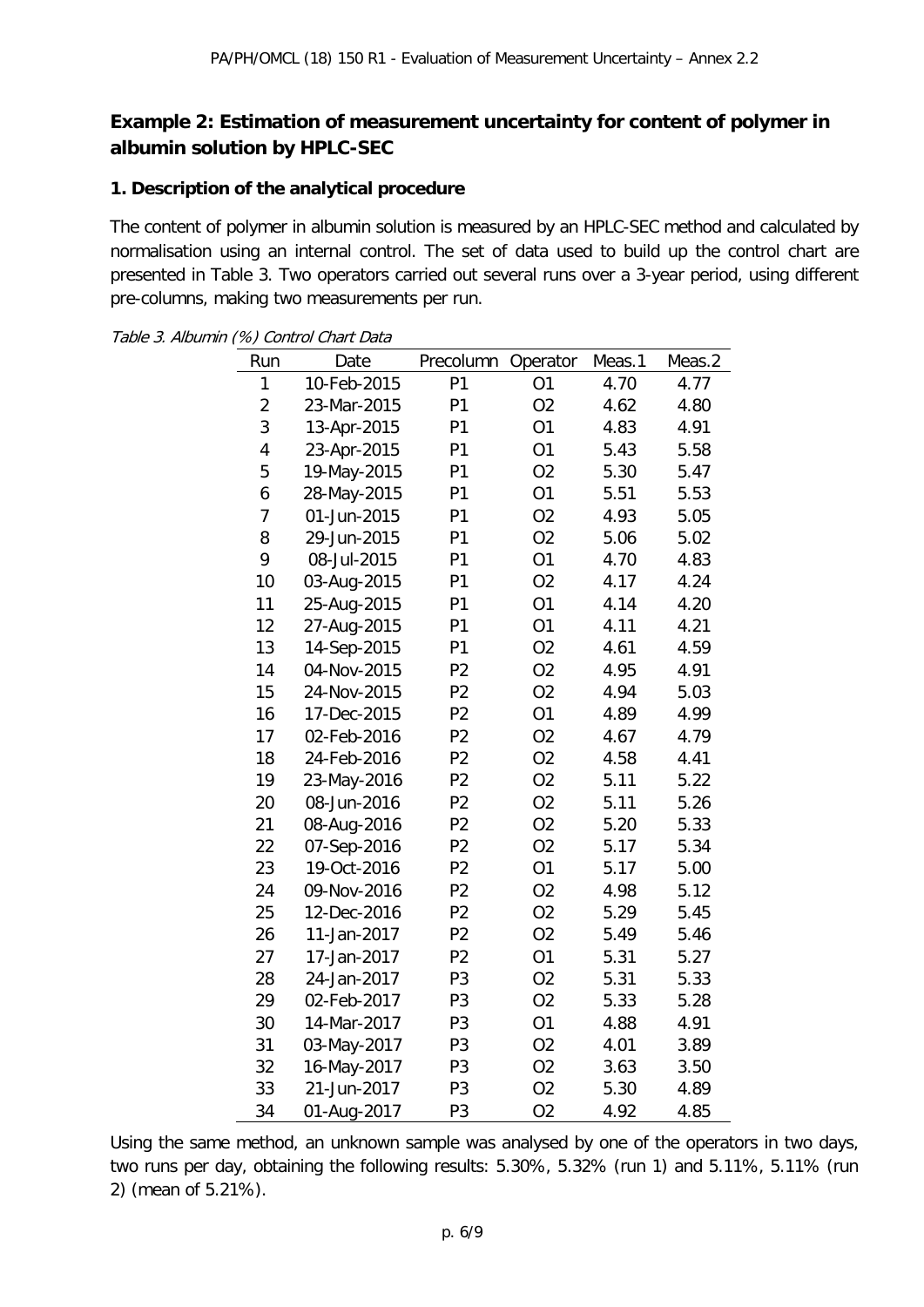#### **2. Estimation of measurement uncertainty**

#### **2.1 Specification of measurand**

The measurand is the content of polymer contained in albumin solution expressed as percentage, calculated by normalisation using an internal control.

#### **2.2 Quantification of the uncertainty of measurement using control chart data**

#### **2.2.1 Calculation of the combined standard uncertainty and expanded uncertainty**

To estimate the uncertainty of the measurement of the result for the unknown sample, using control chart data, the first step is to calculate the combined standard uncertainty by combining the within- and between-run standard deviations  $(S_w$  and  $S_i$  respectively), using a one-way random analysis of variance, which provides the intermediate precision of the method [1].

Table 4 provides the values of  $S_w$  and  $S_i$  together with their contribution to the intermediate precision. Most of the uncertainty (contribution of 96%) is due to the between-run variability, which is somewhat expected considering the various sources of variation that  $S_i$  encompasses (i.e. days, operators, pre-columns).

| $\ldots$ , $\ldots$ , $\ldots$ , $\ldots$ , $\ldots$ , $\ldots$ , $\ldots$ , $\ldots$ , , |                                         |                        |                |  |
|-------------------------------------------------------------------------------------------|-----------------------------------------|------------------------|----------------|--|
| Source of variation                                                                       | <b>Standard Deviation</b>               | Estimated<br>value (%) | Contribution   |  |
| Measurements within a run                                                                 | Within-run $(S_{W})$                    | 0.092                  | 4%             |  |
| Days, operators, pre-<br>columns                                                          | Between-run $(S_i)$                     | 0.462                  | 96%            |  |
| Intermediate precision                                                                    | $S^2$ <sub>W</sub> + $S^2$ <sub>i</sub> | 0.471                  | $\overline{a}$ |  |

Table 4. One-Way Random Anova - Standard Deviation Estimates

The results in Table 4 indicate that the combined standard uncertainty (standard deviation) associated with individual measurement is:

$$
u_{c(1)} = \sqrt{S_W^2 + {S_t}^2}
$$

$$
u_{c(1)} = \sqrt{0.092^2 + 0.462^2} = 0.471\%
$$

The test consists in two measurements in one run, therefore the combined standard uncertainty (standard error) associated with the mean reported value is calculated as follow:

$$
u_{c(2)} = \sqrt{\frac{s_w^2}{2} + S_i^2}
$$

$$
u_{c(2)} = \sqrt{\frac{0.092^2}{2} + 0.462^2} = 0.467\%
$$

The expanded uncertainty is:

$$
U = u_{c(2)} \cdot 2 = 0.934 \%
$$
 (k = 2, 95 % level of confidence).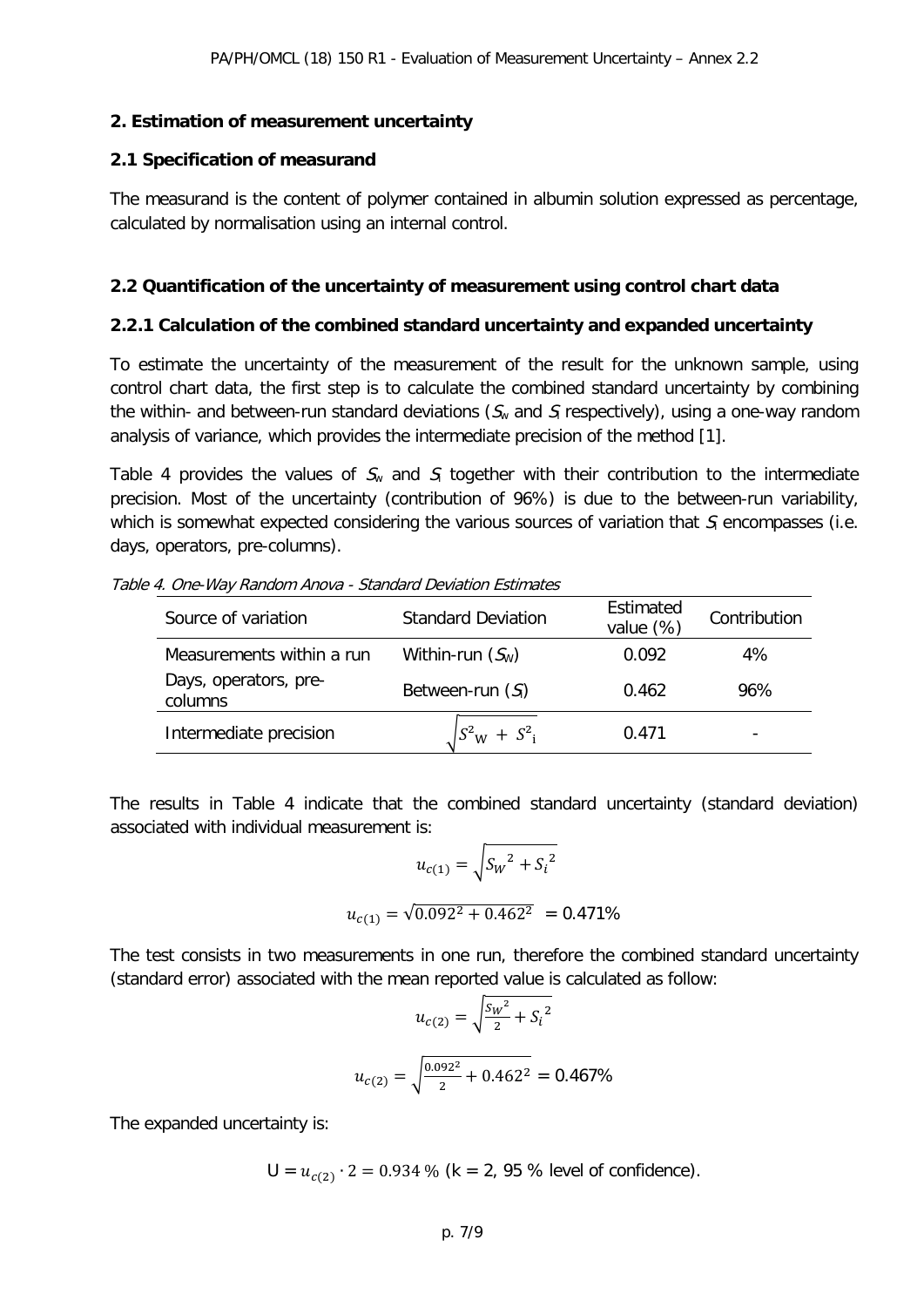Considering the high contribution of  $S_i$ ,  $u_{c(2)}$  can be decreased by:

a) increasing the number of runs, e.g. 2 measurements in 2 runs:

$$
u_{c(2,2)} = \sqrt{\frac{S_W^2}{2 \times 2} + \frac{S_i^2}{2}}
$$

$$
u_{c(2,2)} = \sqrt{\frac{0.092^2}{2 \times 2} + \frac{0.462^2}{2}} = 0.330\%
$$

and the expanded uncertainty is  $U = 0.660\%$  (k = 2, 95% level of confidence). Therefore, by increasing the number of runs up to 2,  $u_c$  is reduced approximately 1.5 times.

b) estimating the contribution (standard deviation) of each variable of  $S<sub>i</sub>$ . The results of the nested random analysis of variance, presented in Table 5, indicate that the standard deviation between days is the major contributor (88%) to the intermediate precision.

| Source of variation     | Standard<br>Deviation  | Estimated<br>value (%) | Contribution |
|-------------------------|------------------------|------------------------|--------------|
| Measurements within Run | $S_{\rm W}$            | 0.092                  | $4\%$        |
| Day                     | $S_{\rm D}$            | 0.449                  | 88%          |
| Operator                | $\mathcal{S}_0$        |                        | $0\%$        |
| Pre-column              | $\mathcal{S}_\text{P}$ | 0.135                  | 8%           |
| Intermediate precision  | $S_{\text{Total}}$     | 0.478                  |              |

Table 5. Nested Random Anova - Standard Deviation Estimates

The combined standard uncertainty (standard deviation) associated with individual measurements is:

$$
u_{c(1)} = \sqrt{S_W^2 + S_D^2 + S_O^2 + S_P^2}
$$

$$
u_{c(1)} = \sqrt{0.092^2 + 0.449^2 + 0^2 + 0.135^2} = 0.478\%
$$

The combined standard uncertainty calculated by decomposition in four components is more accurate than the one calculated by two components presented in Table 4, however the final uncertainty value is similar (0.478% vs 0.471%).

The combined standard uncertainty (standard error) associated with the mean value of two measurements in one run is:

$$
u_{c(2)} = \sqrt{\frac{s_w^2}{2} + S_D^2 + S_O^2 + S_P^2}
$$

$$
u_{c(2)} = \sqrt{\frac{0.092^2}{2} + 0.449^2 + 0^2 + 0.135^2} = 0.473\%
$$

The expanded uncertainty is  $U = 0.946\%$  (k = 2, 95 % level of confidence).

In order to reduce U considering that  $S<sub>D</sub>$  is the major contributor (88%), the test procedure should be modified e.g. by performing several runs on different days regardless the operator and the